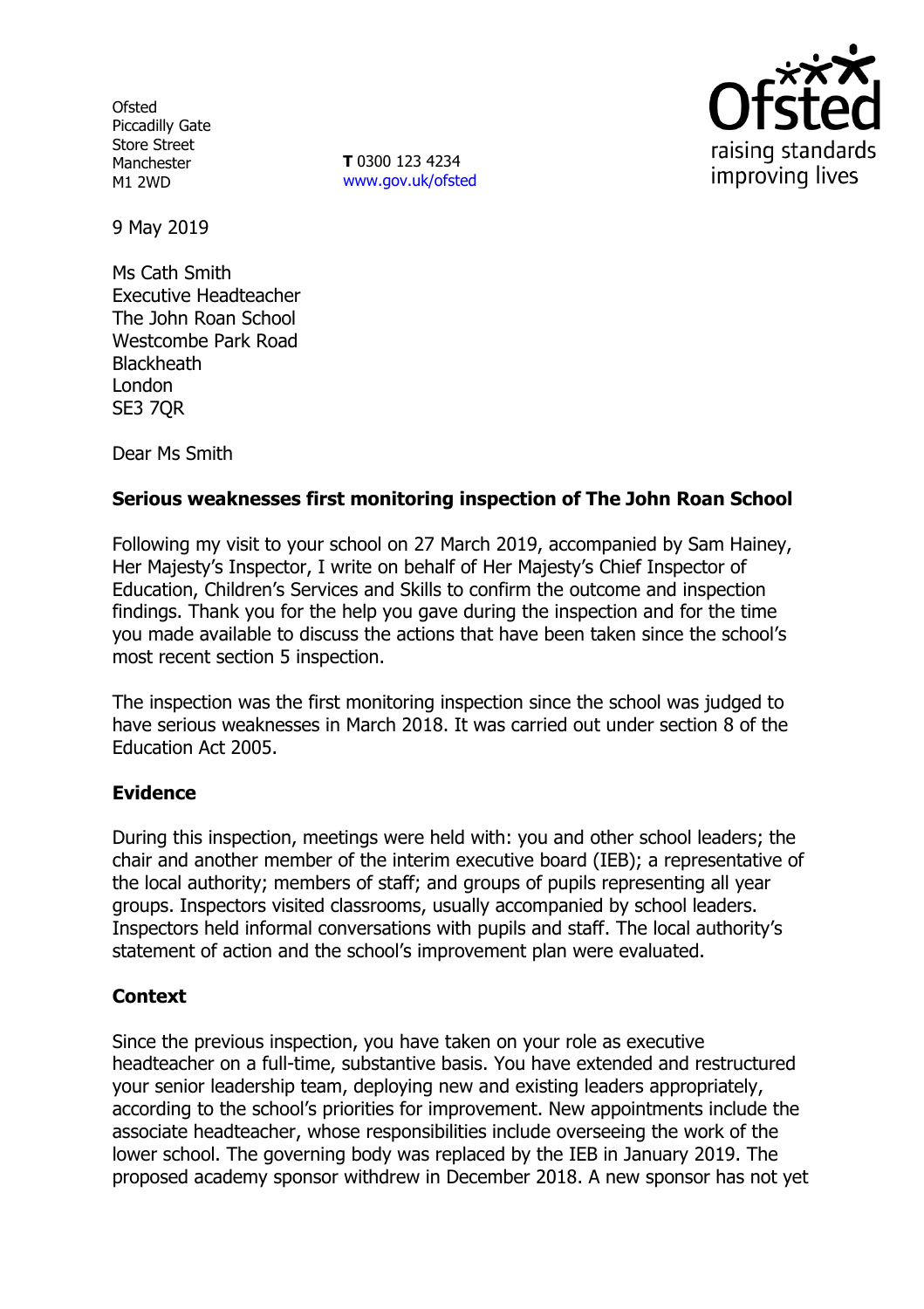

been announced.

## **The quality of leadership and management at the school**

Leaders are aware of the relative strengths and weaknesses in the quality of teaching across the school. They have established a more systematic approach to the monitoring of teaching and learning. This has enabled them to have a thorough overview of training needs for individuals and for the school as a whole.

Leaders are ambitious in their planning of ways to improve the quality of teaching and learning across the school. They have put in place an appropriate programme of professional development for teachers and teaching assistants, as well as bespoke one-to-one support. New initiatives include more opportunities for teachers to share good practice and to work together to agree strategies and compile helpful resources. Leaders have recently set up working groups to address key areas for development, such as the promotion of literacy and numeracy across the curriculum. However, while this work is targeting weaker aspects of teaching, it is at too early a stage to have led to substantial improvements in pupils' achievement, which remains low.

Leaders have clarified the systems for assessment. More rigorous monitoring has led to teachers' more accurate and effective use of assessment. When leaders' raised expectations are met by teachers, pupils make better progress. This is because teachers provide guidance to pupils and pupils are familiar with the routines for improving their work. However, there is too much variation within and between departments because, with few exceptions, the quality of subject leadership is weak. When the quality of teachers' planning and assessment is not strong, pupils do not build effectively on their prior learning. Their misconceptions and spelling errors, including of technical terms, persist.

An external review of the expenditure of pupil premium funding was completed in Autumn 2018. Leaders have very recently carried out a more detailed analysis of pupils' progress. This is helpful, so that they are in the early stages of identifying the support that individual pupils need, both in lessons and specific interventions. However, leaders do not have sufficient overview of the impact of their use of external funding. They do not have enough insight into where funds are most effectively allocated to enable pupils to make the progress of which they are capable. This means that limited progress has been made in meeting the needs of different groups of pupils, including those eligible for support from pupil premium funding and those with SEND.

Pupils' behaviour has improved since the previous inspection. Leaders have raised their expectations. There are better-organised routines, for example, for the start of the school day. Pupils interact sociably at breaktimes and generally collaborate well in classrooms to support each other's learning. Pupils who spoke to inspectors commented that behaviour has improved over the last year as their teachers are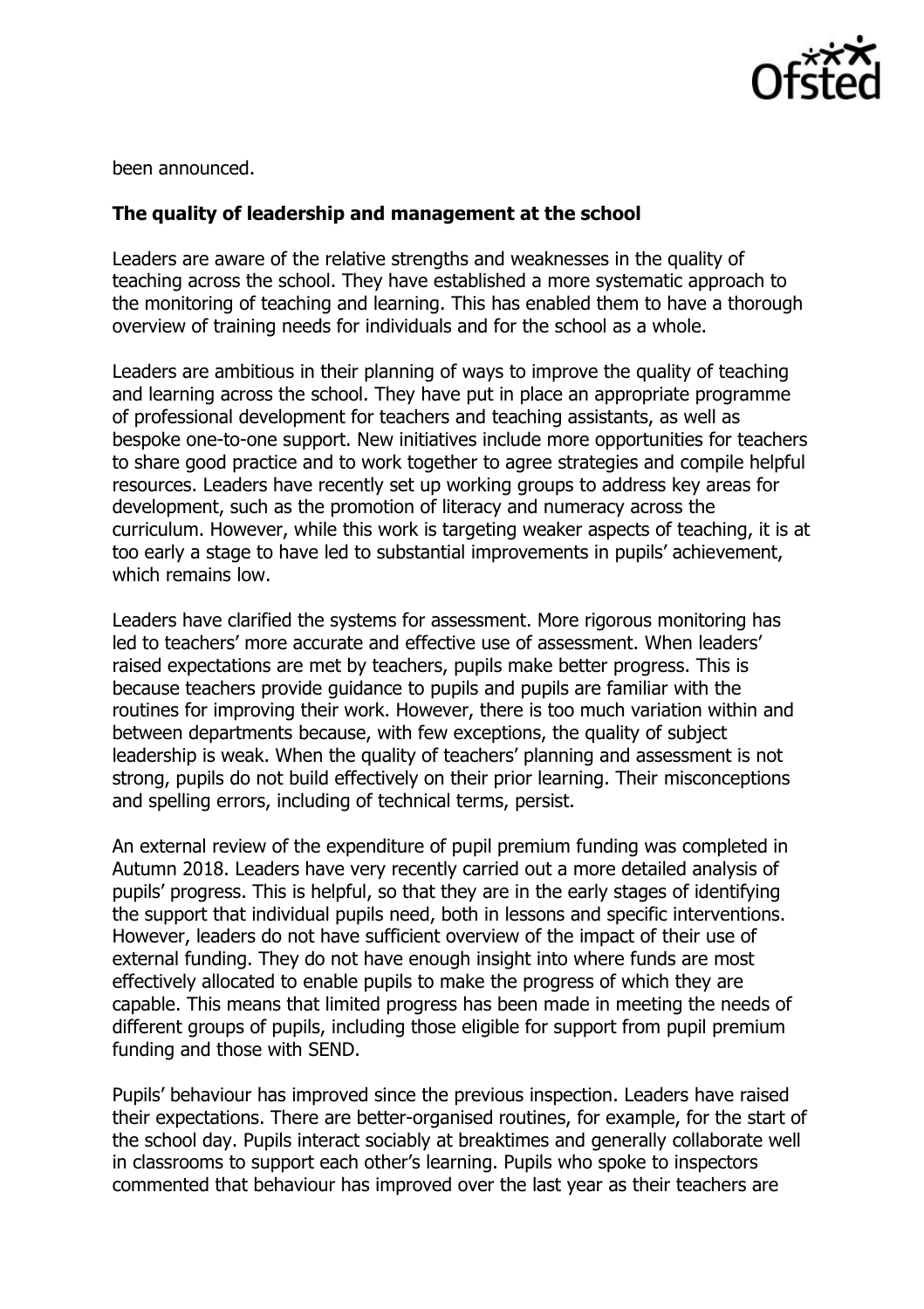

'stricter'. Pupils appreciate this as it means that their lessons are not interrupted as frequently by the poor behaviour of others.

However, some teachers' expectations are not high enough regarding, for example, pupils' uniform and levels of attentiveness in lessons. Pupils' off-task chatting and distracting behaviour such as fidgeting often occurs when the quality of teaching is weak and teachers fail to implement the school's behaviour policy. Inspectors saw several examples of unacceptable and offensive graffiti in classrooms. This was removed when inspectors drew leaders' attention to it.

There have been overall improvements in pupils' attendance, which is now close to the national average. This is due to leaders' effective actions, including extending the staff team responsible for the monitoring and follow up of absences. This has enabled pupils to access early help more easily. It has also provided families with support sooner to enable pupils to improve their attendance. Leaders are monitoring pupils' punctuality more closely. There are early indications that the revised routines for the start of the school day, including more purposeful activities at tutor time, are leading to fewer pupils being late for school.

While the rate of fixed-term exclusions continues to be high, these are used appropriately and recent increases have been influenced by leaders' raised expectations for behaviour. However, more needs to be done in terms of early preventative work. This especially applies to pupils with special educational needs and/or disabilities (SEND), so that those who are having difficulties in engaging productively with school receive more swiftly the help and guidance they need.

In the previous inspection it was noted that pupils did not find guidance about their GCSE choices to be helpful. This has improved. Year 9 pupils who spoke with inspectors during this inspection commented that they felt confident about their options for key stage 4 because of the valuable information they had received at school. Some could relate their choices to their career aspirations and interests.

The IEB has been proactive and focused since its formation earlier this term. Board members provide highly competent and knowledgeable support and challenge for senior leaders. They draw on their professional expertise wisely to ensure that leaders' work is firmly targeted where improvements are needed.

Leaders have drawn effectively on external support, including from the local authority, to address the areas for improvement from the previous inspection report. This includes leadership development, and intervention work with pupils.

Inspectors considered the improvements made in the quality of teachers' assessments, and in pupils' attitudes to learning, that have arisen as a result of your assertive and determined actions. This has been achieved in the face of a range of challenges that followed the previous inspection. The drive for improvement has been punctuated by periods of industrial action. During this time, you have gone to